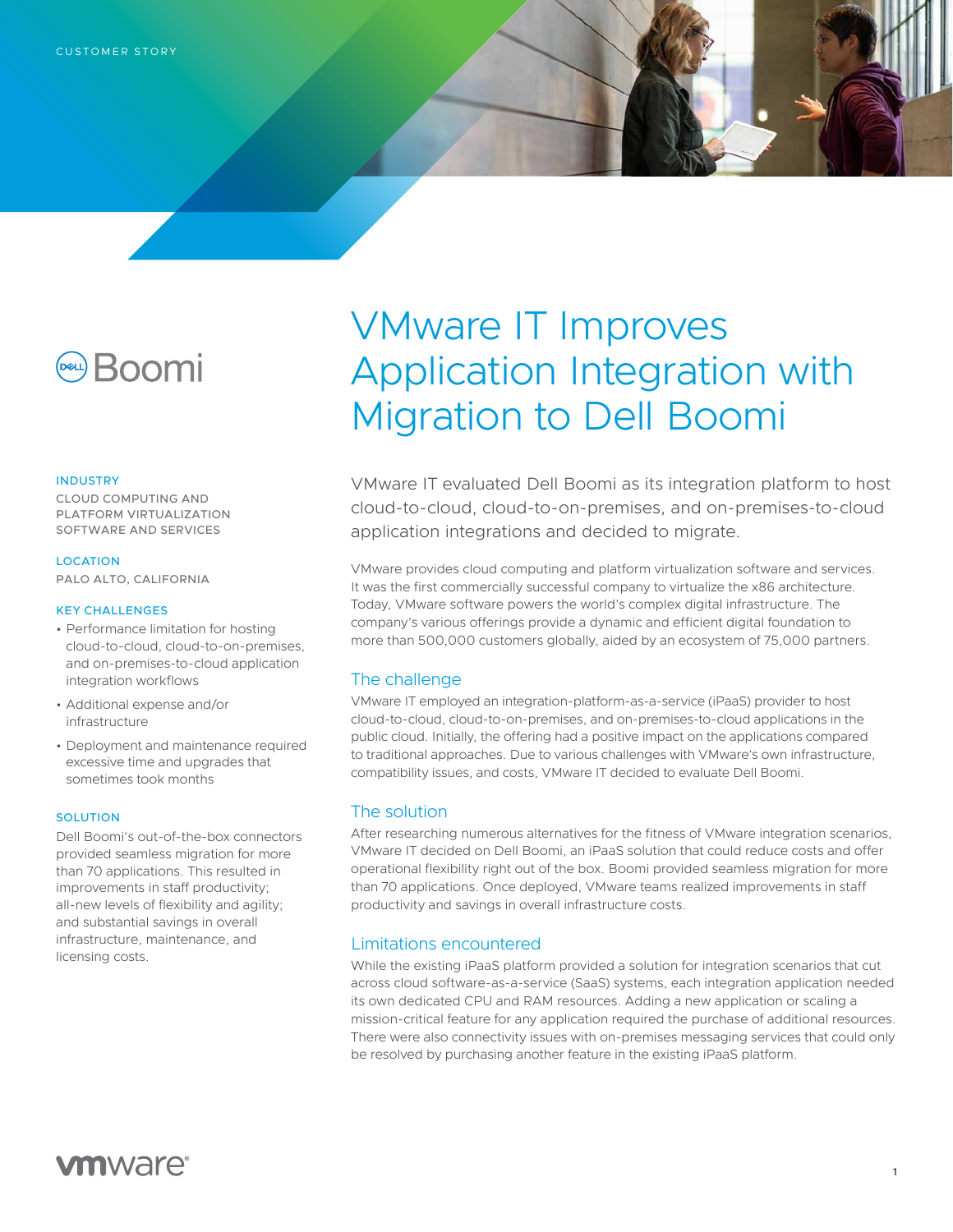#### BUSINESS BENEFITS

- Easily connects various business applications, such as customer relationship management (CRM) and expense management, using built-in Boomi connectors
- Meets service-level agreements (SLAs) for business-critical applications (such as partner deals sync) due to Boomi's improved performance
- Simplifies the development of applications, even by business users, with an intuitive, configureagainst-code GUI philosophy
- Restricts access to the platform and confidential data based on single sign-on (SSO) login
- Simplifies and accelerates all tasks via automation
- Enhances productivity and realizes cost savings daily
- Enables a flexible ecosystem with built-in agility and scalability

## A better way with Boomi

Boomi's runtime engine (Atom) provides a unified solution for near-real-time application integration and batch-based data movements. Its advantages were evident from the start.

The Boomi Molecule features internal load balancing of workflows within the cluster. This also makes Boomi a candidate for migrating batch workflows. More than 200 connectors are available for both near-real-time and batch runs, and they operate on a single platform/infrastructure. This offers tremendous ease of support for DevOps teams, and provides out-of-box high availability and scalability support for state-of-theart disaster recovery when real-time/batch integrations take place in multiple data centers. In addition, teams were easily able to integrate Boomi Package Manager APIs with existing DevOps tools running on the VMware vRealize® Code Stream™ platform to automate code deployment.

## Automatic upgrades of the platform and runtime engine

A major feature in implementing Boomi was its automatic upgrade for the platform and runtime engines. There's automatic validation of the application integrations for platform/component upgrades, as well as real-time automatic updates for Molecule and individual Atom runtime engines. Also, detailed activity logs and the document tracking feature on the platform enabled better supportability. Taken as a whole, these features dramatically reduce the burden on IT, especially because workload integration is so integral with the global VMware ecosystem.

## The decision to migrate

With the existing iPaaS solution, new application deployment and other infrastructure improvements/upgrades took several weeks or possibly months to implement, hindering VMware's ability to function as an agile worldwide operation.

Boomi offered the reverse—substantial time savings regardless of the operation in question—thanks to its myriad innovative tools. Boomi Suggest offers mapping suggestions based on source and target, eliminating time-consuming manual searches. Boomi Assure accelerates the submission of integration processes and data to Boomi support for testing against releases. IT personnel have access to a series of common integration components in the Boomi library, removing the need to source/learn new components.

Boomi's lightweight, dynamic runtime engine makes it easy for DevOps teams to test locally, further enhancing productivity. And by being able to immediately leverage newly released features (deployed by automatic product upgrades) and seamless app connectors, DevOps teams achieve faster development and accelerated time to market.

## A new era of productivity and savings

VMware's migration to Dell Boomi went significantly faster than anticipated. All rules and systems were fully transitioned in record time. And the Boomi support team was with the VMware IT team for every step of the implementation, further reducing the migration time.

Major upgrades to infrastructure are now calculated in quarters (or less) rather than several months or a year. VMware IT continues to realize significant savings on an ongoing basis, primarily through the benefits of automation and licensing costs.